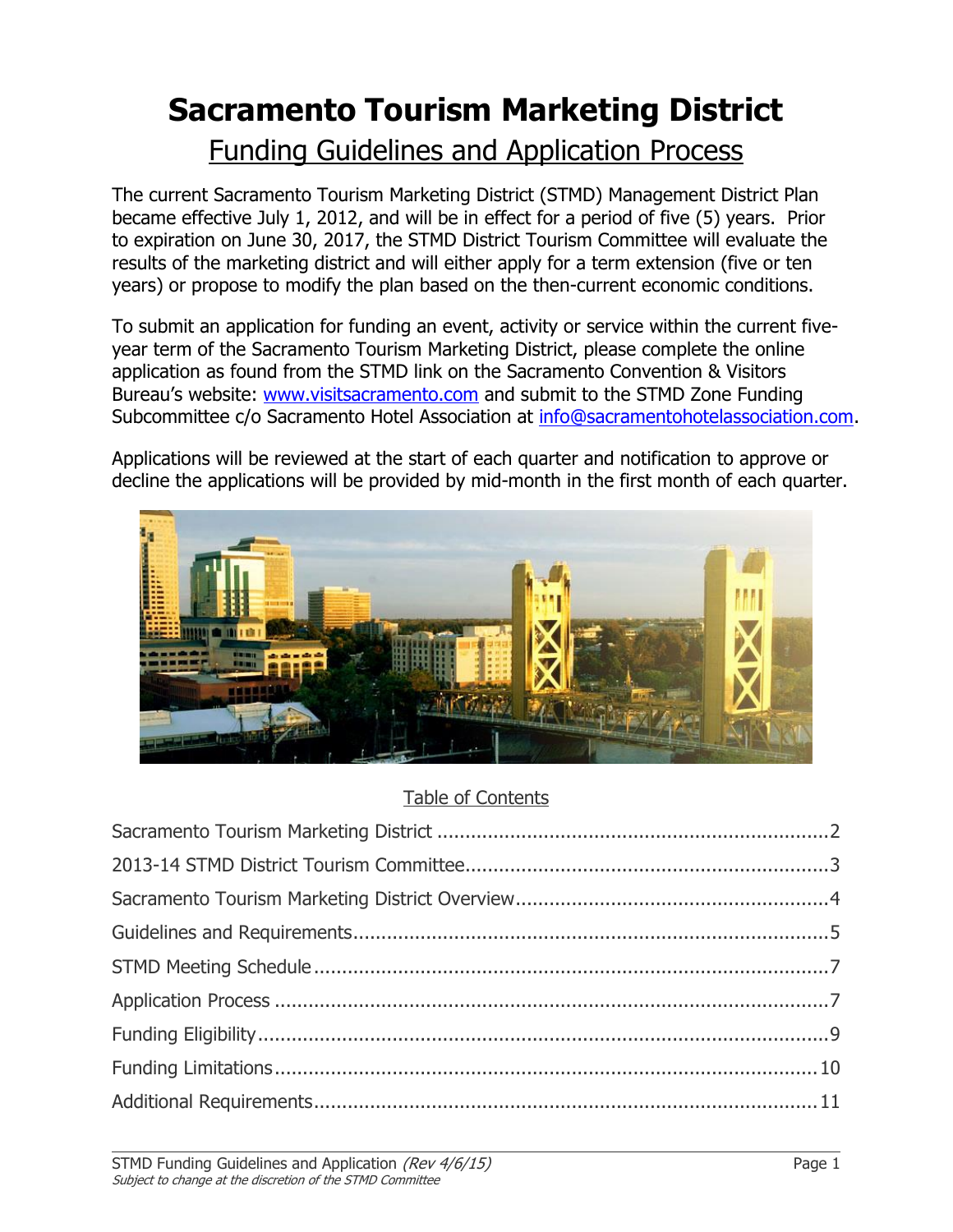## **SACRAMENTO TOURISM MARKETING DISTRICT**

#### **Mission**

The Sacramento Tourism Marketing District (STMD) was implemented on July 1, 2012; it replaced the Sacramento Tourism Business Improvement District (STBID). The STMD was established to provide additional funding to increase the level of sales and marketing activity as it relates to Sacramento as a tourism, meeting and event destination. The funding, raised by the industry, is directed by the industry. The funds raised flow directly into the Sacramento CVB's budget and will enable the organization to provide specific sales and marketing activities that will be reviewed, approved and monitored by a Tourism District Committee of industry peers-hotel managers who are appointed by the Sacramento Hotel Association (SHA). Each member of the Tourism District Committee is also a member of the Board of Directors of the Sacramento Convention & Visitors Bureau (SCVB). The Sacramento Convention & Visitors Bureau serves as the District Owners' Association. By STMD policy, the Chairman position of the STMD Committee is prohibited from simultaneously holding a chairmanship position on either the SCVB board or the SHA board of directors.

#### **Purpose**

The purpose of the STMD is to increase the promotion and marketing of tourism and increase hotel room-night consumption in the City of Sacramento and the unincorporated area of the County of Sacramento. The specific purpose of this marketing district is to create a positive economic, fiscal, and employment impact on the lodging businesses in the City of Sacramento and the unincorporated area of the County of Sacramento through the effective and judicious allocation of STMD revenue to measurably effect successful tourism promotion, marketing and advertising programs.

## **Tourism Marketing District services may include, but are not limited to:**

- a. Marketing of the Destination
- b. Tourism Promotion Activities
- c. Sales Lead Generation

## **There are many benefits to Tourism Marketing Districts (TMDs):**

- a. Funds cannot be diverted to government programs
- b. TMDs are customized to fit the needs of each tourism district
- c. TMDs allow for a wide range of services, including those listed above
- d. TMDs are designed, created and governed by those who pay the assessment
- e. They provide a stable funding source for tourism promotion

## **STMD District Tourism Committee**

The Board of Directors of the Sacramento Hotel Association is responsible for selecting lodging property representatives to serve on the STMD District Tourism Committee. Contact the Sacramento Hotel Association regarding the selection/appointment process.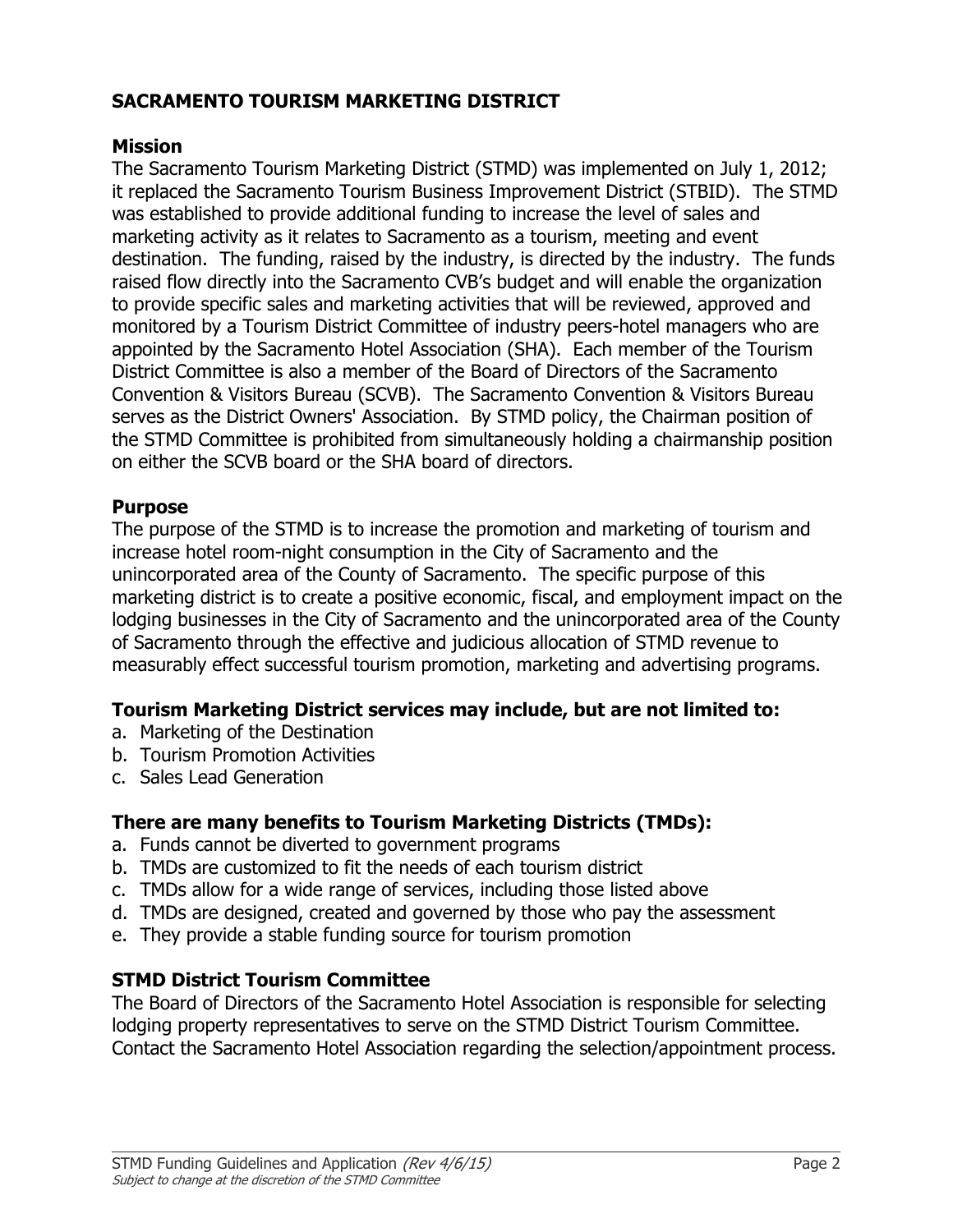#### **Sacramento Hotel Association**

Executive Director P.O. Box 276567, Sacramento, CA 95827-6567 (916) 441-6110 [info@sacramentohotelassociation.com](mailto:info@sacramentohotelassociation.com) [www.sacramentohotelassociation.com](http://www.sacramentohotelassociation.com/)

## **2015 STMD DISTRICT TOURISM COMMITTEE**

The Board of Directors of the Sacramento Hotel Association has appointed the following hotel-industry representatives to the seven-member STMD District Tourism Committee:

#### **Zone 1 (Downtown)**

Richard Hill, Sheraton Grand Liz Tavernese, Holiday Inn Capitol Plaza Scott VandenBerg, Hyatt Regency

#### **Zone 2 (Point West Area)**

Ibrahim Measher, DoubleTree by Hilton Doug Warren, Marriott Courtyard Cal Expo and Marriott Fairfield Inn Cal Expo

#### **Zone 3 (Natomas Area)**

Clint Reed, Geweke Hospitality

**Zone 4 (Balance of Unincorporated Area of Sacramento County)** Jeroen Gerrese, Lions Gate Hotel & Conference Center

**STMD Committee Chair:** Liz Tavernese **STMD Committee Vice Chair:** Doug Warren

#### **Subcommittees**

The STMD District Tourism Committee has created three subcommittees within the District Tourism Committee. Those subcommittees include:

STMD Budget Subcommittee (Ad Hoc) Ibrahim Measher, Clint Reed and Doug Warren

STMD Governance Subcommittee (Ad Hoc) Scott VandenBerg and Richard Hill

STMD Zone Funding Subcommittee (Ad Hoc) Scott VandenBerg, Jeroen Gerrese and Liz Tavernese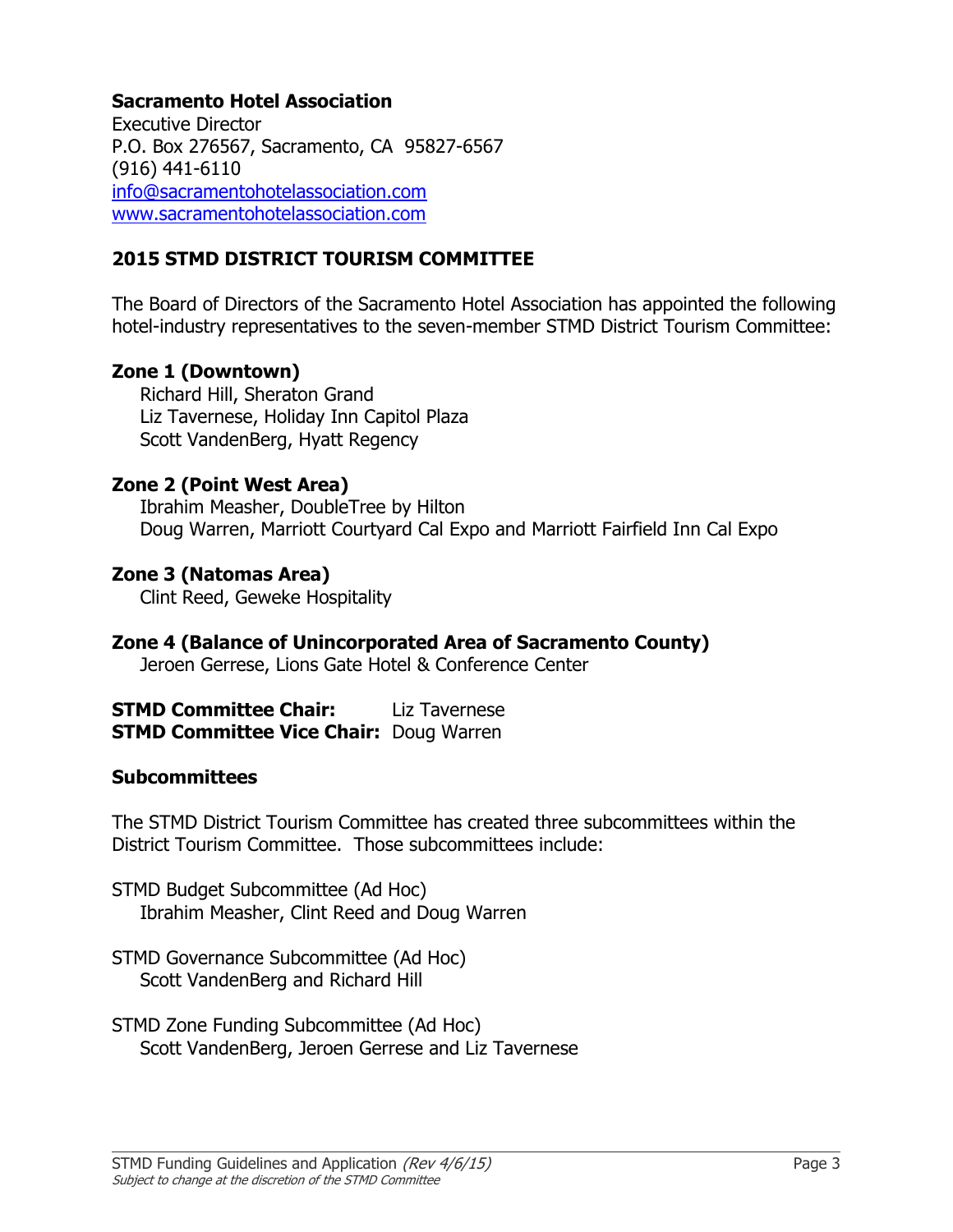## **SACRAMENTO TOURISM MARKETING DISTRICT OVERVIEW**

## **What is a Tourism Marketing District?**

Tourism Marketing Districts (TMDs) utilize the efficiencies of private sector operation in the market-based promotion of local and regional tourism. Tourism Marketing Districts, such as the STMD allow lodging and other tourism-related business owners to organize their efforts to increase tourism. In Sacramento, lodging business owners within the district assess themselves to fund the district; those funds are used to provide programs and services that specifically benefit the assessed lodging businesses.

#### **Location**

The Tourism Marketing District is inclusive of all lodging businesses, existing and in the future, available for public occupancy within the boundaries of the City of Sacramento and the unincorporated areas of the County of Sacramento. The District is divided into four geographic zones representing the four areas within the City and County limits. A map of the District is included with the Sacramento Tourism Marketing District Plan.

#### **Funding Source Entirely from Assessed Businesses**

The STMD assessment is designed to benefit, and is levied upon, lodging businesses within the four geographic zones of the City of Sacramento and the unincorporated area of the County of Sacramento. Business means any and all types of hotels/lodging properties where a structure, or any portion of a structure, is held out to the public as being occupied, or designed for occupancy, by transients (guests) for dwelling, lodging or sleeping purposes. The owner(s), operator(s), or an authorized representative who is noted on City or County records as the responsible party for remitting and reporting Transient Occupancy Tax (TOT) for each lodging business is responsible for paying the STMD tourism assessment. The annual tourism assessment is based upon 3.0%, 2.5%, 2.0% or 1.0% of gross room revenue from transient stays in the lodging business as described above and according to which zone the property is located.

| Zone 1 (Downtown):                                      | $3.0\%$ |
|---------------------------------------------------------|---------|
| Zone 2 (Point West Area):                               | 2.5%    |
| Zone 3 (Natomas Area):                                  | 2.0%    |
| Zone 4 (Balance of Unincorporated Area of County): 1.0% |         |

## **Zone Micro Marketing**

Up to ten percent (10%) of the budget shall be dedicated to individual zones for zone specific tourism improvement activities as described below.

The zone marketing funds will be utilized for local zone activities that promote, support and enhance zone–based marketing efforts. Each zone shall receive ten percent (10%) of the amount collected within the zone to fund eligible programs and activities. These programs are an exclusive privilege and shall provide a direct specific benefit to assessed businesses in the zone, incremental room night sales.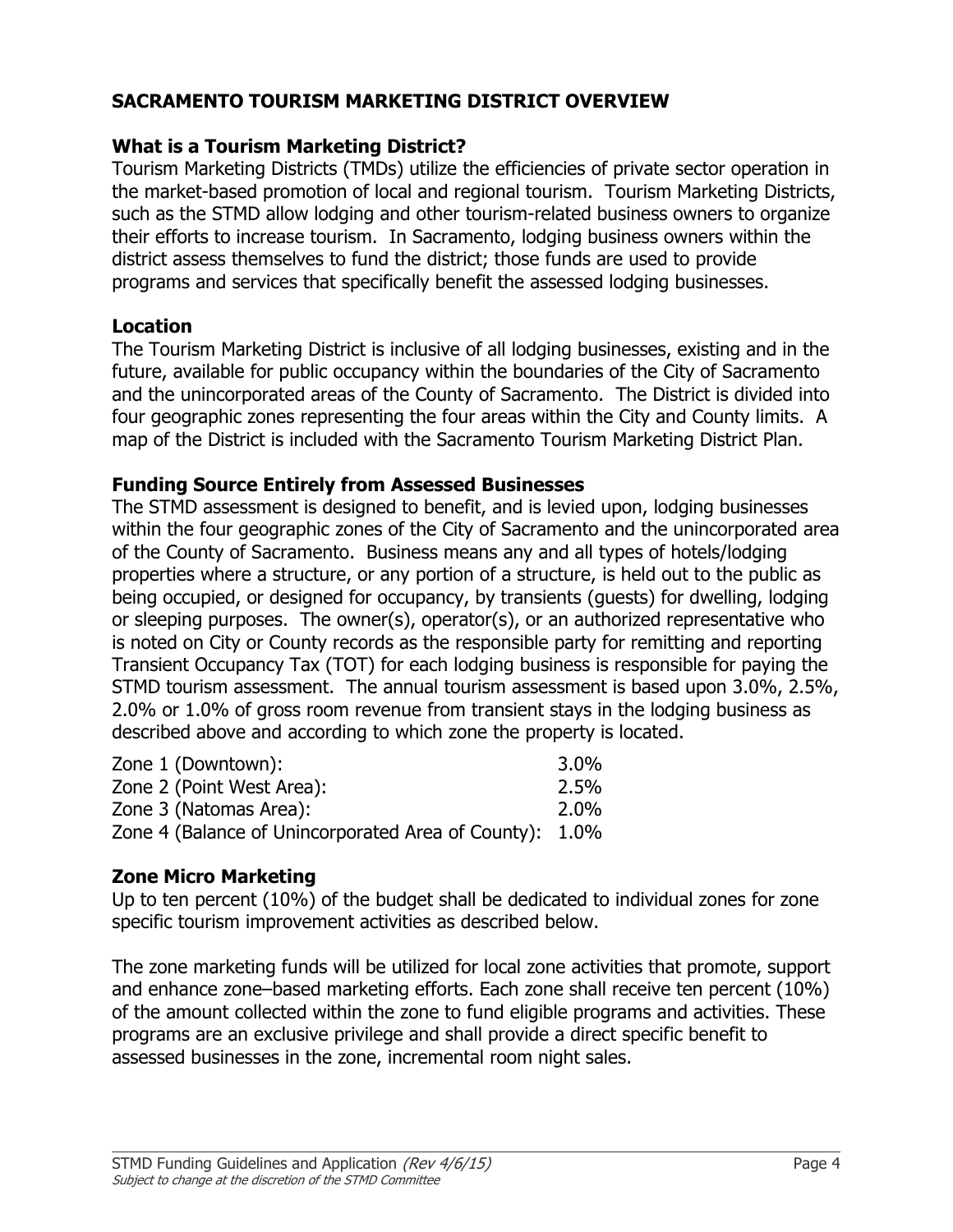Individual zone marketing funding is designed to support zone-based activities that promote, support and enhance room night sales, including but not limited to:

- Internet marketing efforts to increase awareness and optimize Internet presence
- Print ads in magazines and newspapers targeted at potential visitors
- Television ads targeted at potential visitors
- Attendance at trade shows
- Sales blitzes
- Familiarization tours
- Preparation and production of collateral materials such as brochures, flyers and maps
- Attendance at professional industry conferences and affiliation events
- Lead generation activities designed to attract tourists and group events to Sacramento
- Director of Sales and General Manager meetings to plan and coordinate tourism promotion efforts
- Education of hospitality staff on service and safety (related to alcohol and food) designed to create a visitor experience that will bring repeat visits
- Education of lodging business management and the owners' associates on marketing strategies best suited to meet Sacramento's needs.

## **GUIDELINES AND REQUIREMENTS**

The Sacramento Tourism Marketing District (STMD) is not a marketing entity, but is rather a funding conduit for the development and implementation of effective marketing programs and services that benefit the assessed lodging businesses within the District. The STMD is responsible for the allocation and distribution of the available revenue and will contract with various qualified third-party vendors to supply marketing programs and services as required and approved by the STMD Tourism District Committee.

The Sacramento Tourism Marketing District (STMD) will contract for marketing programs and services to promote the City of Sacramento and County of Sacramento as a tourism destination and to fund projects, programs, and activities that specifically benefit the assessed hotels within the boundaries of the district by driving room-night consumption in the district.

## **General Guidelines**

- a. Marketing programs and services will be broadly defined by the STMD Tourism District Committee to remain current with changing consumer demands, tourism products, and marketing and communication technologies.
- b. Marketing programs and services will take many traditional and/or innovative forms based upon the target market, proposed strategy and tactics for implementation.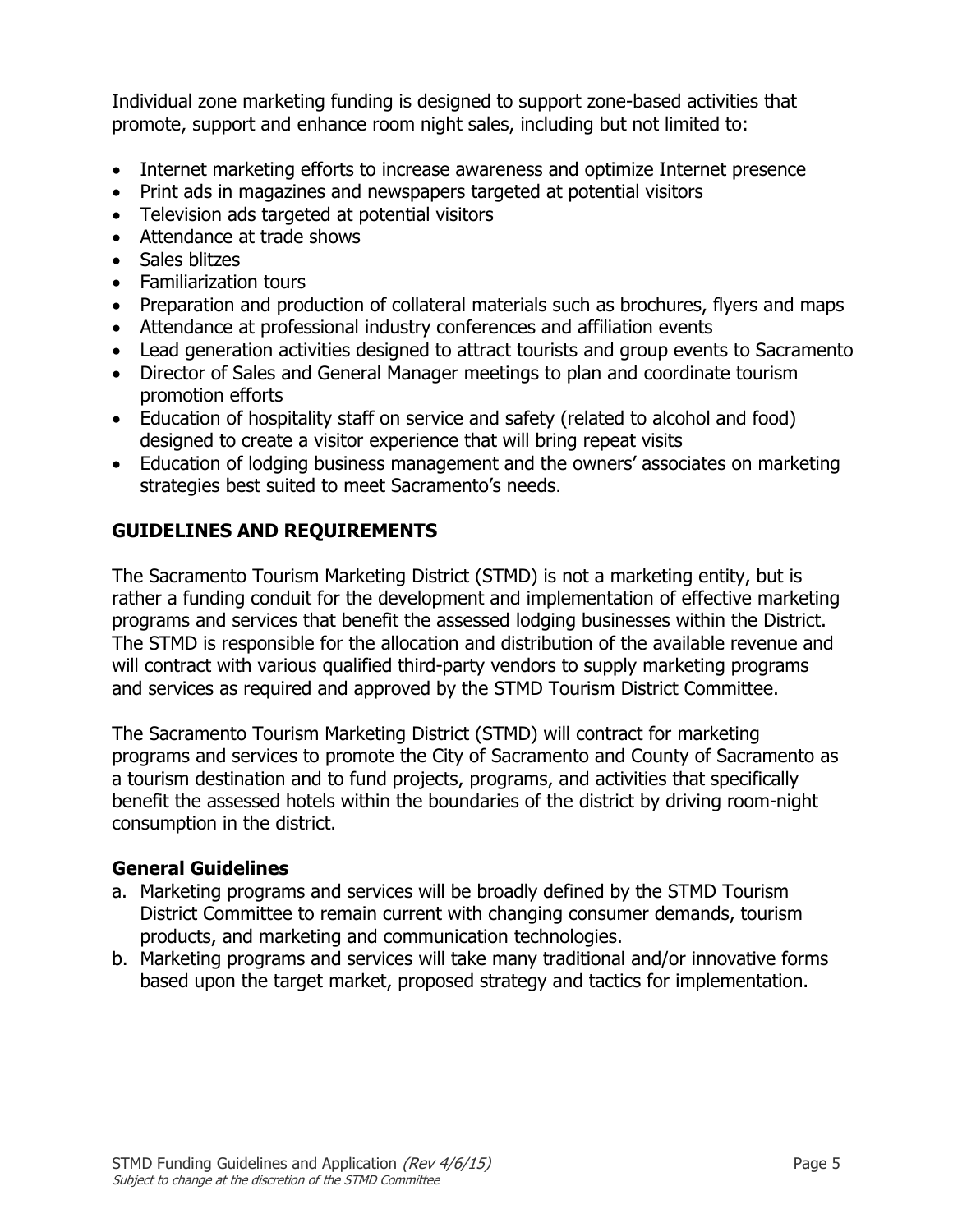Therefore, marketing programs and services could include, but not be limited to:

- 1. Advertising
- 2. Marketing promotion
- 3. Direct sales
- 4. Press and/or public relations
- 5. New product development
- 6. Prospective marketing
- 7. Visitor services
- 8. Market research
- 9. Marketing & web strategies
- 10. Partnership marketing
- 11. Special events/promotion
- c. Marketing programs and services will seek to *benefit all assessed hotels/lodging* businesses within the boundaries of the Tourism Marketing District through a diverse mix of projects, programs and activities. It is recognized that all marketing programs and services will have multi-level benefits to the hotels/lodging businesses within the District. Primary benefits will be realized directly by hotels/lodging businesses in the target market area or market segment served by a particular contract program or service. Secondary benefits will be realized by all assessed hotels in the District through the successful implementation of marketing programs and services that increase hotel/lodging property occupancies, reduce available room inventory and create compression within the marketplace.
- d. Each applicant for bid assistance funding will be required to submit an "Application Request for STMD Funding" that will require significant information about the applying organization or entity, as well as a specific proposal for how the requested funds will be spent, the expected result, and the proposed method for measuring results.

## **Funding Approval Requirements**

Fundamental to approving any proposed event funding application will be the clearly articulated benefit to assessed hotels/lodging properties in the City of Sacramento and unincorporated area of the County of Sacramento.

**While benefit may be delivered in numerous ways, by far the most important benefit will be measured in the delivery of room nights within the Sacramento Tourism Marketing District. Successful applications will clearly describe the strategy and tactics for delivering room nights as well as the number of room nights and estimated gross room revenue projected. Additionally, the method for calculating and verifying the ROI results must be described.**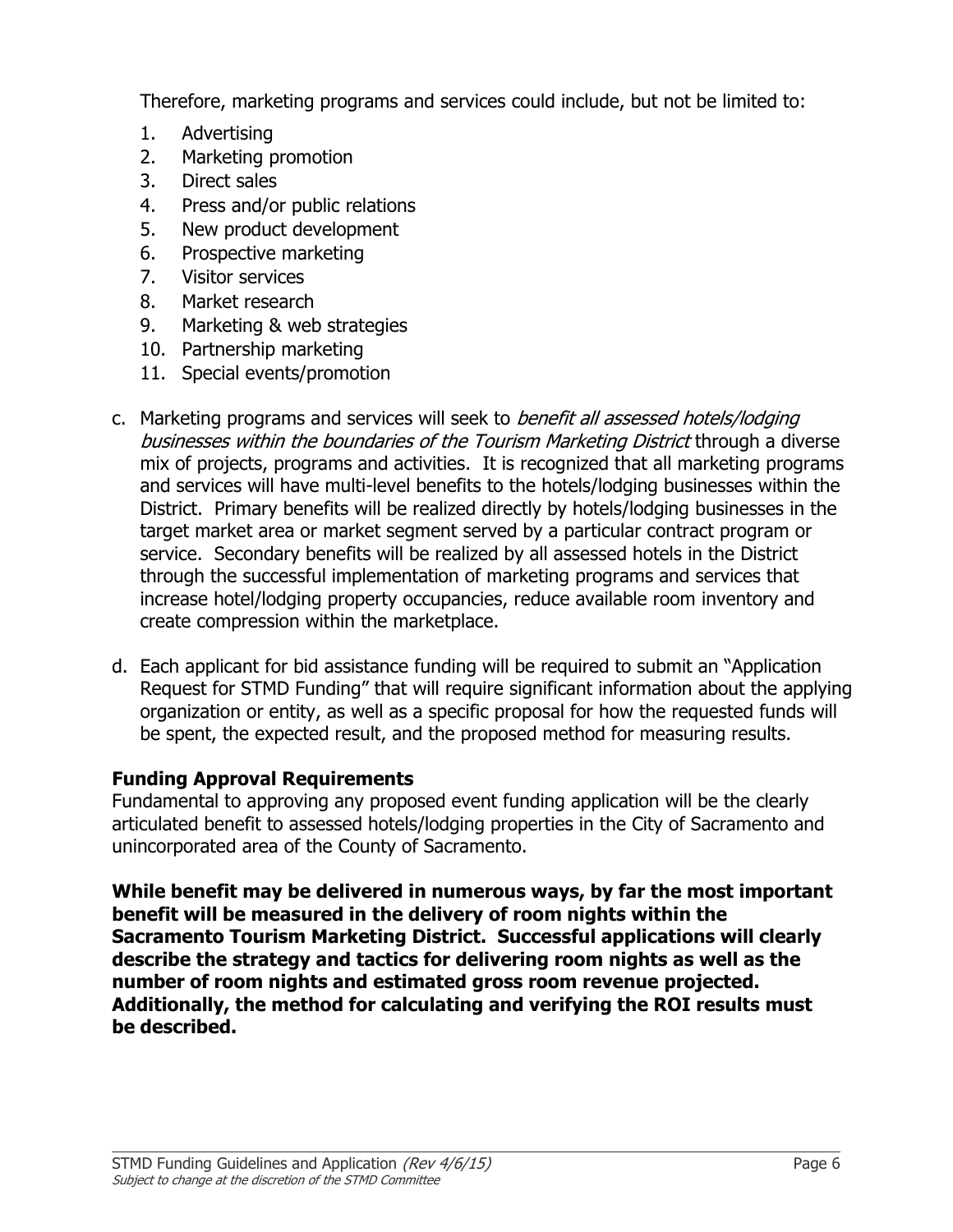When considering these fundamental application requirements, priority will be given to:

- a. Special need periods of the year
- b. Special need geographic locations within the City/County of Sacramento
- c. Incremental **new** room nights from existing programs or sponsoring programs
- d. The proposal helps more than one property in the zone

## **Determining Return on Investment (ROI)**

All successful applicants, including the organizations receiving guaranteed annual funding, will clearly demonstrate a measurable Return on Investment (ROI) for the programs or services they propose. Applicants must develop and demonstrate their suggested method of measuring ROI for their particular program as part of their application and their post-performance reports. All ROI results may be subject to a third-party audit.

The current Average Daily Rate (ADR) from Smith Travel Research (STR) for Sacramento hotels/lodging businesses combined with projected or actual room nights will be used as the factor to determine the projected ROI or actual ROI.

## **STMD MEETING SCHEDULE**

The STMD District Tourism Committee meets on the first Monday of each quarter at 11:00 a.m. to review all applications submitted in the previous quarter. The STMD District Tourism Committee meetings take place on the first Monday in January, April, July and October (subject to holiday and scheduling exceptions).

## **APPLICATION PROCESS**

All applications for proposed funding of any event, activity or service that is expected to generate room-night consumption are available from the STMD link on the Sacramento Convention & Visitors Bureau's website at [www.visitsacramento.com.](http://www.visitsacramento.com/)

## **Application Categories**

Applications are categorized by the eligibility criteria below:

- **1. Annual Funding:** The STMD Fiscal Year begins July 1 and ends June 30. **Regardless of delivery method, all organizations applying for "annualized" funding for this period must have their completed application packets submitted to the STMD by June 15.**
- **2. Short-Term/Incremental/Special Initiatives:** After all Annual Funding Programs have been reviewed and allocated by the STMD District Tourism Committee and if STMD funds are available, qualifying organizations may apply for incremental programs such as a single event or a specialized advertising/marketing promotion. All such proposals are required to follow the STMD application schedule as noted below.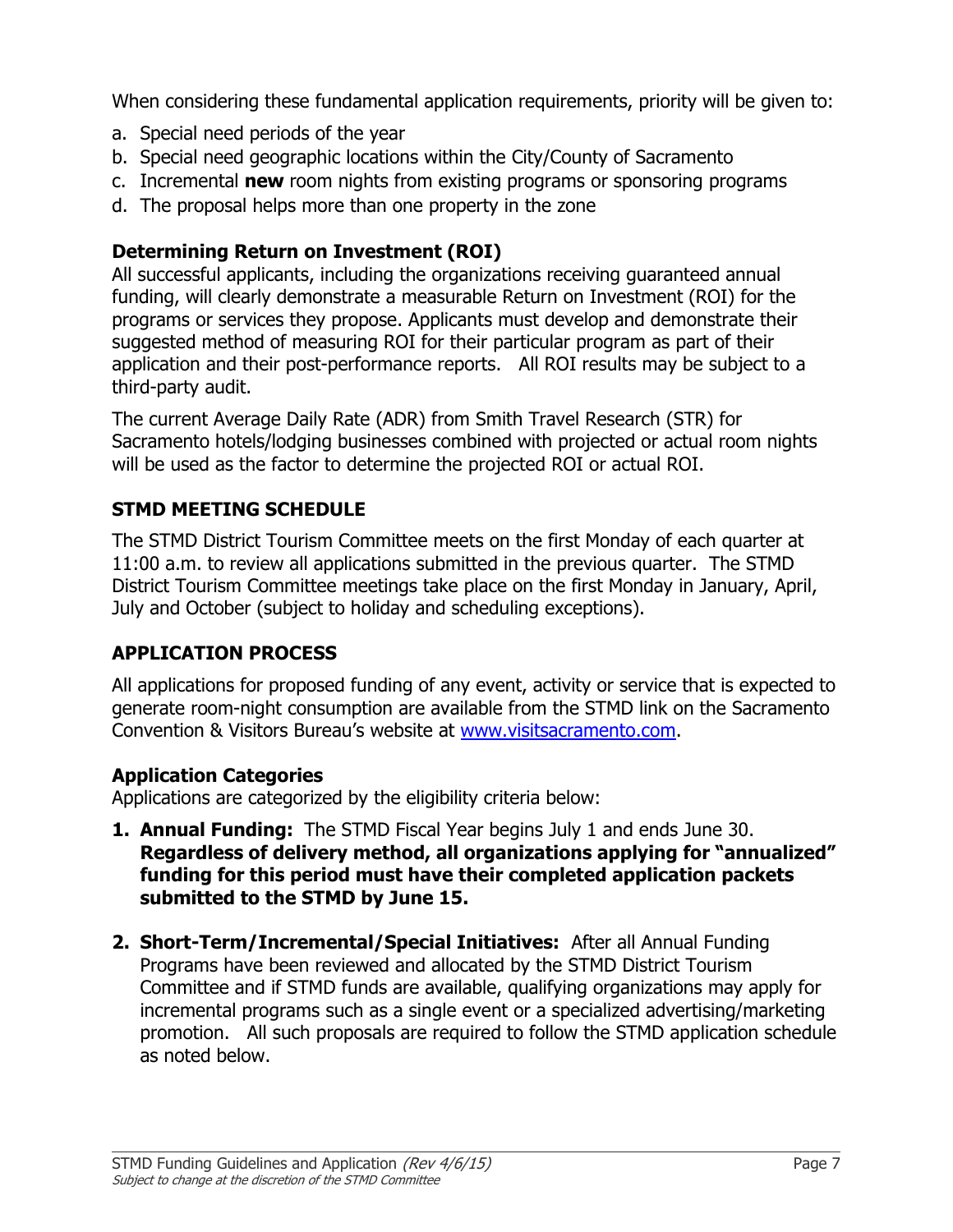## **Preparing and Submitting the Application (Part 1)**

To assist with the preparation and submittal of your application for District Tourism Committee review, please adhere to the guidelines below.

- Present the application in the order and format requested. Failure to do so may result in the disqualification of your application.
- All sections of the application must be typewritten in black ink in an easy to read format and font.
- Marketing collateral and any audio-visual materials must be clearly labeled with the applicant's name and title(s) of the piece.
- Upon completion, submit to the STMD Zone Funding Subcommittee c/o Sacramento Hotel Association at [info@sacramentohotelassociation.com.](mailto:info@sacramentohotelassociation.com)

[When the online application form is available, please complete and submit all material through the online option.]

## **Application Schedule**

All applicants requesting STMD zone funding are asked to adhere to the application due dates as referenced below:

**March 15** First Monday of April **June 15** First Monday of July

Application Due Date **For Review by STMD Committee December 15** First Monday of January **September 15** First Monday of October

Applicants will be advised of funding approvals or denials by mid-month in January, April, July and October, or as appropriate based on action by the STMD Committee at any special meeting.

## **Time-Sensitive Application**

Any applicant submitting a time-sensitive application may request action on said application before the next regularly scheduled STMD meeting as referenced above. An applicant may request a special meeting of the STMD Committee if:

- a. The applicant is a hotel within the STMD District; or
- b. The applicant represents an outside organization and the submitted application is presented or sponsored by a STMD hotel.

In either case, the applicant must be able to demonstrate that the request for zone funding meets the STMD's ROI criteria and that the event or marketing activity benefits two or more hotels within the STMD District.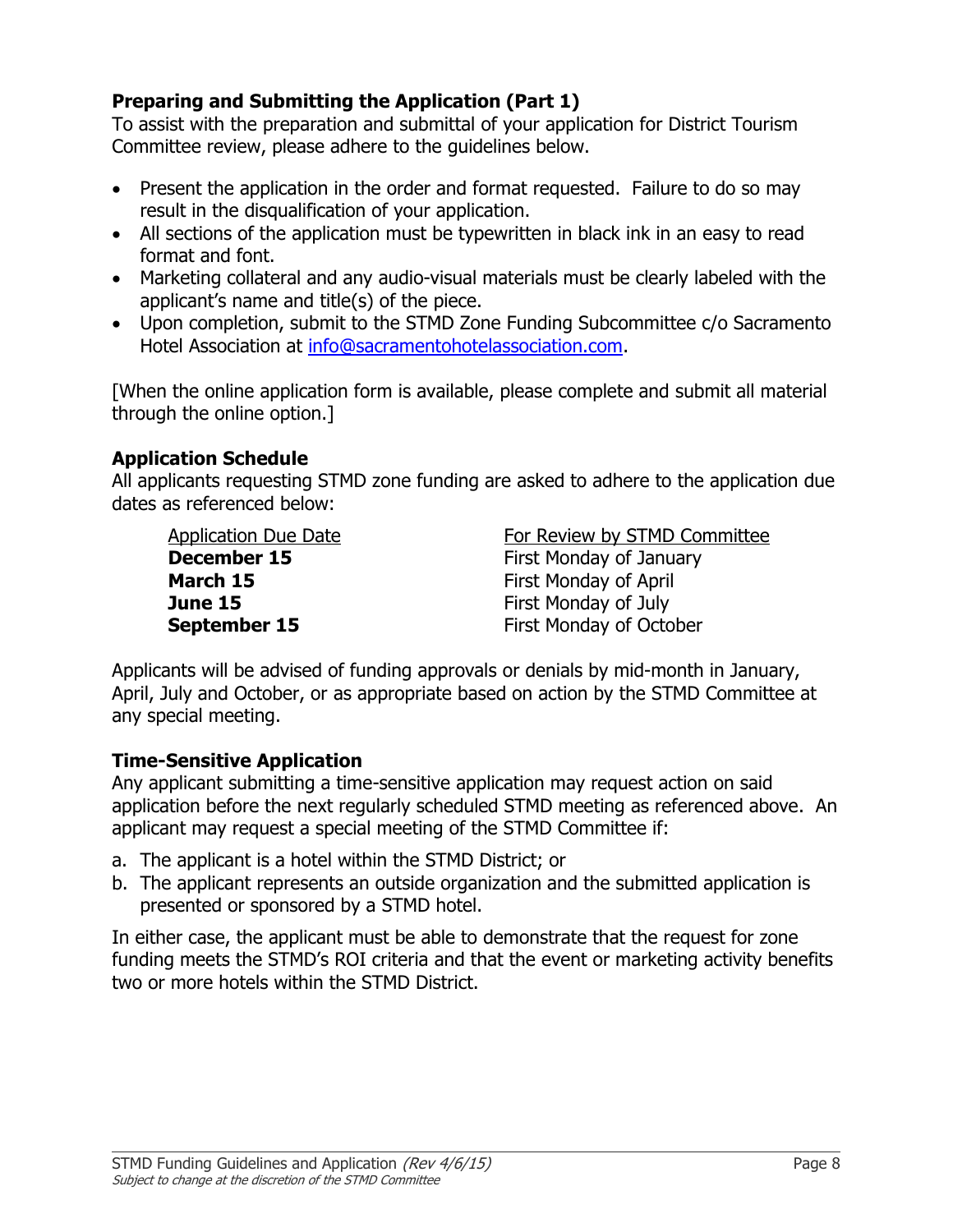## **Agreement Between Applicant and STMD**

a. Once the **STMD District Tourism Committee** has approved funding, a Funding Approval Letter will be issued to the successful applicant. The Funding Approval Letter will specify the terms and conditions of the funding arrangement, including the organization's specific project or event, the funding amount, and the limitations and/or conditions associated with the funding.

#### **Site Visits by STMD District Tourism Committee and SCVB Staff**

At its discretion, the STMD Committee may arrange site visits with applicants and potential applicants.

#### **Cost Reimbursement**

All funds are awarded on a cost-reimbursement basis. All items for reimbursement must include proof of payment of the expense via cancelled check/money order or wire transfer. Reimbursement requests may be submitted upon conclusion of the event along with a performance report. There can be no payment in advance, unless approved by the **District Tourism Committee** for special circumstances and in compliance with the STMD application agreement with the organization/entity/event requesting funding.

#### **Performance Reports/Event Recaps (Part 2)**

Performance reports will be required within 60 days of the conclusion of funded events/ activities detailing the target and actual outcomes by type of activities, specific marketing initiatives, etc. These post-event reports can be found on the original online application that was filed and must detail the way in which all assessed businesses (STMD hotels/lodging properties) were benefited, along with the details of all STMD funds expended.

## **FUNDING ELIGIBILITY**

**Legal Status:** Applicants must demonstrate proof of legal status within the jurisdiction of the headquarters of their business or corporation.

**Tourism Mission:** While an applicant's primary mission need not be tourism related, the applicant's mission must include an acknowledgement of tourism marketing as a component of that mission.

**Use of Funds:** An applicant's funding from the STMD must be solely used for the purpose of fulfilling the tourism-marketing portion of its mission as articulated in its application for funding.

**Track Record:** An applicant must have a demonstrable history of successful, ongoing programming or business performance prior to submitting an application.

**Location:** Regardless of where an applicant is headquartered or physically located, or where a particular marketing program is implemented, 100% of the funding received from the STMD must be applied for, or in support of, programs designed for the measurable benefit of assessed hotels (lodging businesses) within the City of Sacramento and the unincorporated area of the County of Sacramento.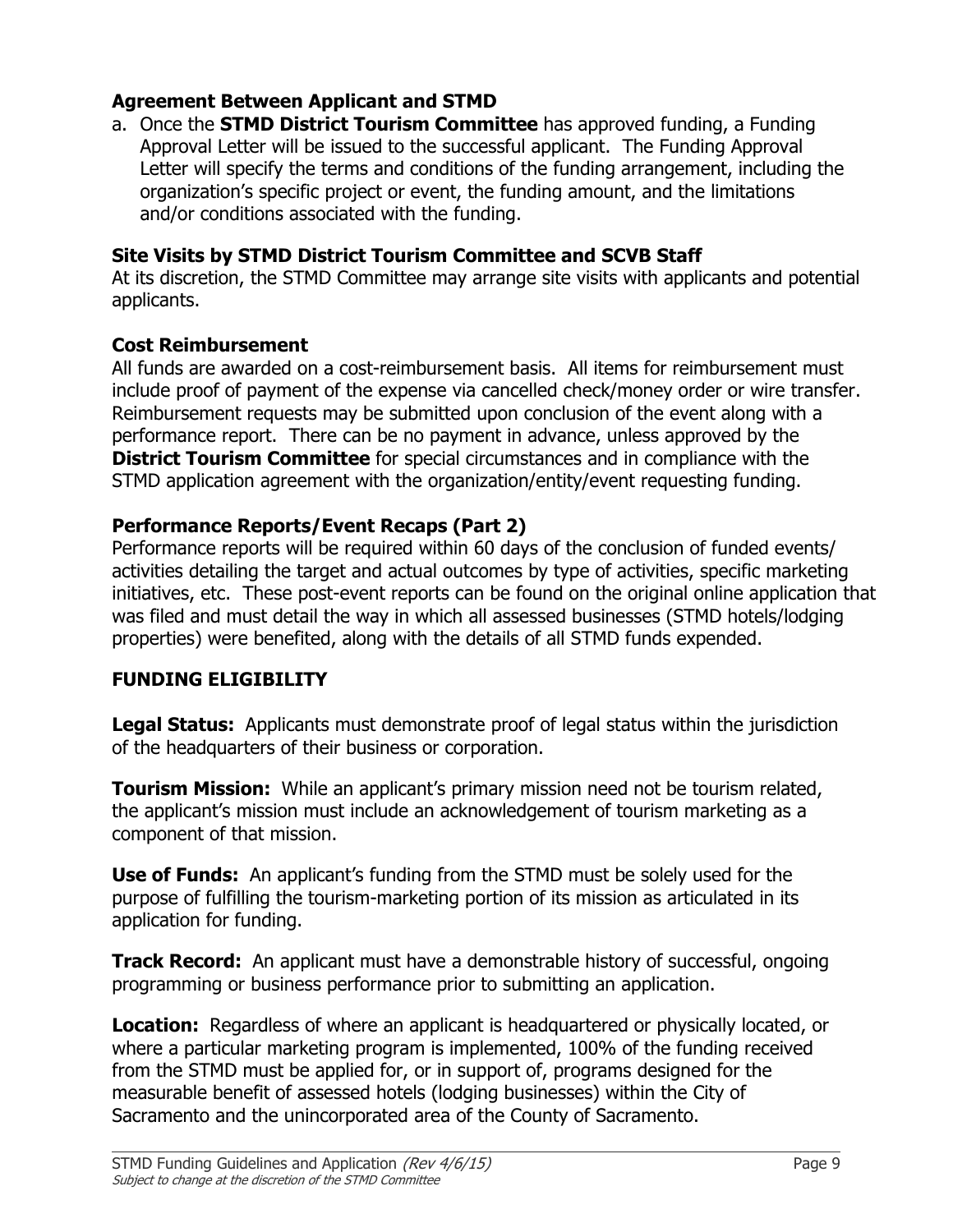**ADA:** Applicants will comply with the federally mandated Americans with Disabilities Act. Applicants and any project providers will be individually responsible for their own ADA compliance.

**EEO:** Applicants will comply with Title VII of the Civil Rights Acts of 1964, as amended; the California Fair Employment Practices Act; and any applicable federal and state laws and regulations.

## **FUNDING LIMITATIONS**

- 1. STMD assessment funds cannot be used for alcoholic beverages. Applicants shall not use STMD assessment funds for travel, meals, lodging, or entertainment expenses, unless authorized by STMD in advance.
- 2. STMD applicants or project providers shall not be paid for any expenditure that has been (or should be) properly charged to any funding source other than the STMD assessment fund.
- 3. STMD assessment funds shall not be used for political activity. The term, "political activity" shall mean a communication made to any electorate in support of, or in opposition to, a ballot measure or candidate in any federal, state or local government election. In addition, expenditures are prohibited for the following and are not to be included in the proposed Applicant budget:
	- a. The acquisition, construction, installation or maintenance of any tangible property, including parking facilities, parks, planting areas, fountains, benches, booths, kiosks, display cases, pedestrian shelters, signs, trash receptacles, public restrooms, ramps, sidewalks, plazas, pedestrian malls, lighting and heating facilities; unless it can be demonstrated that the improvements can generate significant room nights to the Zone.
	- b. The closing, opening, widening or narrowing of existing or new streets.
	- c. Facilities or equipment, or both, to enhance security and safety of persons or property within the area, unless included in a specific proposal to benefit the assessed businesses.
	- d. Regular public safety and security personnel and programs, maintenance and repair, sanitation, nor other municipal services normally and historically provided by the City or County to the area.
	- e. Expenditures not consistent with the terms of the District Management Plan.
	- f. Capital Outlay for improvements and/or construction of buildings or facilities, or capital outlay for the purchase of equipment.
	- g. Programs not accessible to people with disabilities.
	- h. Salaries of other entities or tuition assistance payments or reimbursements.
	- i. Trusts, grants or endowment funds.
	- j. Job training or job placements.
	- k. Indirect cost recovery.
	- l. Penalties, fines or late charges.
	- m. Gifts, contributions, or donations.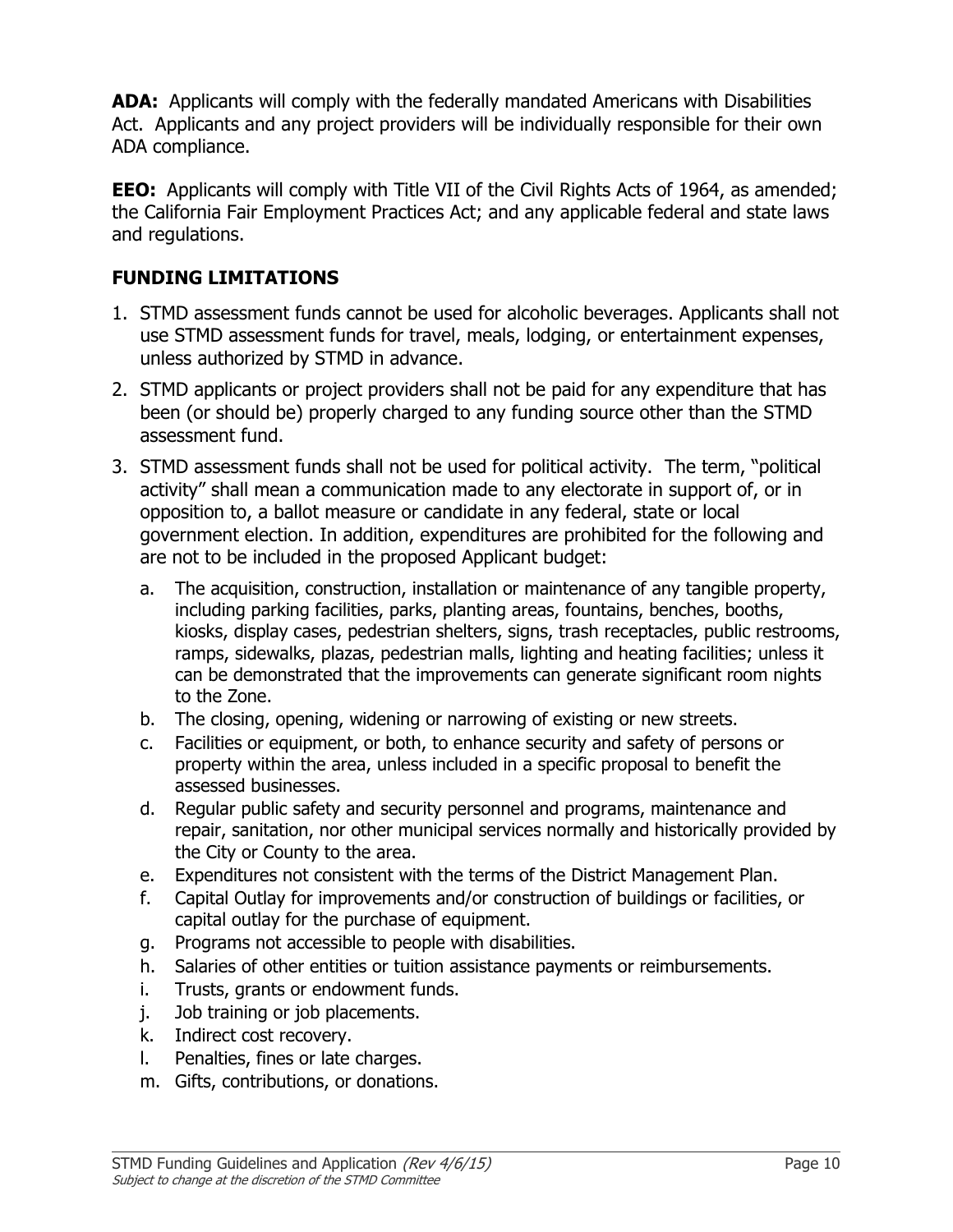## **ADDITIONAL REQUIREMENTS**

**Insurance:** All STMD applicants shall comply with the following insurance requirements for the term of the Agreement.

- a. Commercial General Liability Insurance, providing coverage for bodily injury, including death, personal injury, and property damage with limits of at least Two Million Dollars (\$2,000,000) per occurrence, subject to an annual aggregate of at least Four Million Dollars (\$4,000,000);
- b. Automobile Liability Insurance, providing coverage for all bodily injury and property damage, with a limit of at least One Million Dollars (\$1,000,000) per occurrence. Such insurance shall cover liability arising out of any vehicle (including owned, hired, and non-owned vehicles) on the Premises. Coverage shall be written on ISO form CA00 01 12 90, or a substitute form providing equivalent liability coverage; and
- c. Worker's Compensation Insurance, as required by the laws of the State of California for all Applicant's employees who provide services under the STMD funding grant with a limit of at least One Million Dollars (\$1,000,000).
- d. Any organization/entity/event receiving STMD funds must supply a certificate of insurance naming the Sacramento Convention and Visitors Bureau (SCVB) as a certificate holder. Non-compliance with supplying the certificate of insurance may be grounds for denial or withdrawal of funds. The sponsoring organization/entity/ event assumes the entire responsibility and liability for losses, damages and claims arising out of injury or damage, including that by fire and theft, to equipment and other property used by or for the sponsoring organization/entity/event and shall indemnify and hold harmless the Sacramento Convention and Visitors Bureau (SCVB) and its agents, employees, volunteers, officers, directors, staff and members. Each applicant receiving funds, by signing the Funding Agreement expressly understands that they release the SCVB from, and agree to indemnify it against, any and all claims for such loss, injury or damage. If the SCVB shall be held liable for any event that might result from a particular organization's/sponsor's action or failure to act, such organization/sponsor shall reimburse and hold harmless the SCVB against any liability resulting therefrom. Organizations/event sponsors must adequately insure their materials, goods, and wares against loss or injury of any kind and must do so at their own expense. The Sacramento Convention and Visitors Bureau (SCVB) is not responsible for any loss (however caused) to any property of any sponsor or participant or bystander.

**Certificate of Good Standing:** Applicants must be in good standing with the Secretary of State and Franchise Tax Board. All required filings must be current and the status of the business/corporation must be active. "Active" status means that your corporation has not been dissolved, suspended, surrendered or forfeited.